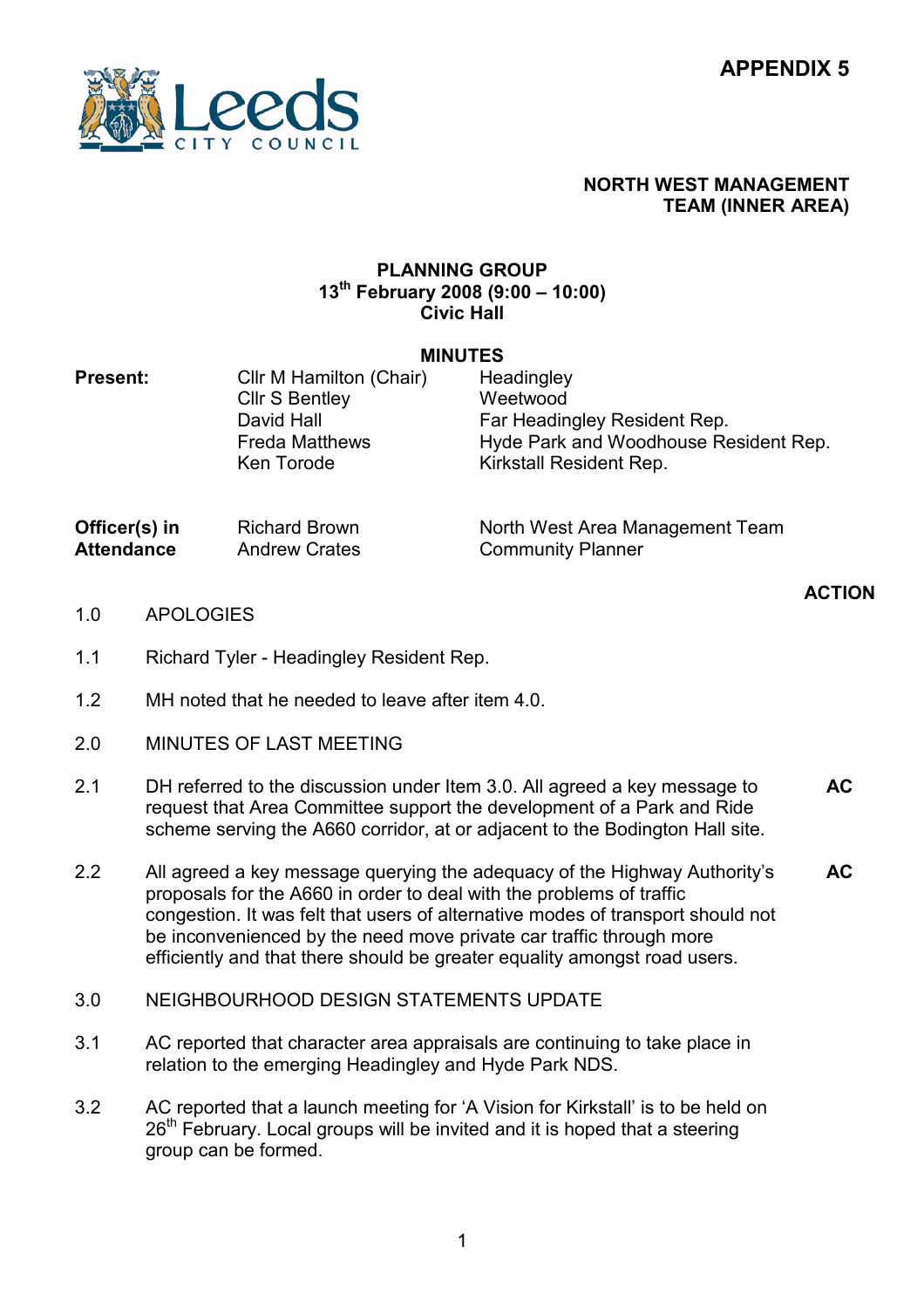- 3.3 FM noted that a public launch event for the Little Woodhouse NDS had taken place in January. Two character area appraisals / workshops are to be held on 23<sup>rd</sup> February and 1<sup>st</sup> March.
- 3.4 SB noted that there was interest from local residents in doing an NDS in Cookridge.
- 4.0 UNIVERSITY OF LEEDS PROPERTY
- 4.1 It was agreed to draw up a list of questions and queries to put to Robert Sladdin and Dennis Hopper of the University of Leeds. AC agreed to forward the list of questions to them in order that they may attend a future meeting having investigated the responses. AC
- 4.2 The following questions were agreed:
	- 1. It would be useful to have an outline/update on the university's strategy for student accommodation, particularly given the proposed sale of Bodington Hall.
	- 2. What is the intended future for Fairburn House, Clarendon Road?
	- 3. Update on what is happening at St Mark's Flats.
	- 4. What is the intended future for the various remaining buildings/land along the Headingley Lane area?
	- 5. What is the intended future for Devonshire Hall?
	- 6. What is the intended future for property along Springfield Mount?
	- 7. Are there any mechanisms in place regarding co-operation with Leeds Metropolitan University on property issues?
	- 8. What is the University's policy on property disposal are there any restrictions on who property is sold to and, if so, why?
- 5.0 LDF / POLICY UPDATE
- 5.1 AC noted that aspects of the emerging Affordable Housing Supplementary Planning Document had been discussed at the Shared Housing Group meeting on 12<sup>th</sup> February, presented by Lois Pickering (Local Plans). All agreed a key message to request the support of the Area Committee in lobbying for greater provision of Affordable Housing in Inner North West Leeds. AC
- 6.0 SIGNIFICANT APPLICATIONS AND APPEALS
- 6.1 It was noted that Abbey Grange C of E High School are in pre-application discussions with regard to developing sports facilities at Butcher Hill fields. The proposal is in conjunction with a partner, Powerleague. All expressed concern about the impact of additional car parking, highway safety, building on greenspace and floodlighting. AC to investigate and report back. **AC**
- 6.2 AC presented the revised scheme for the Oddbins site. All agreed that the proposals were a significant improvement on previous schemes. DH raised some concern about the large glazed windows to the attic gable elements. The scheme will be referred to Plans Panel West for a decision. AC